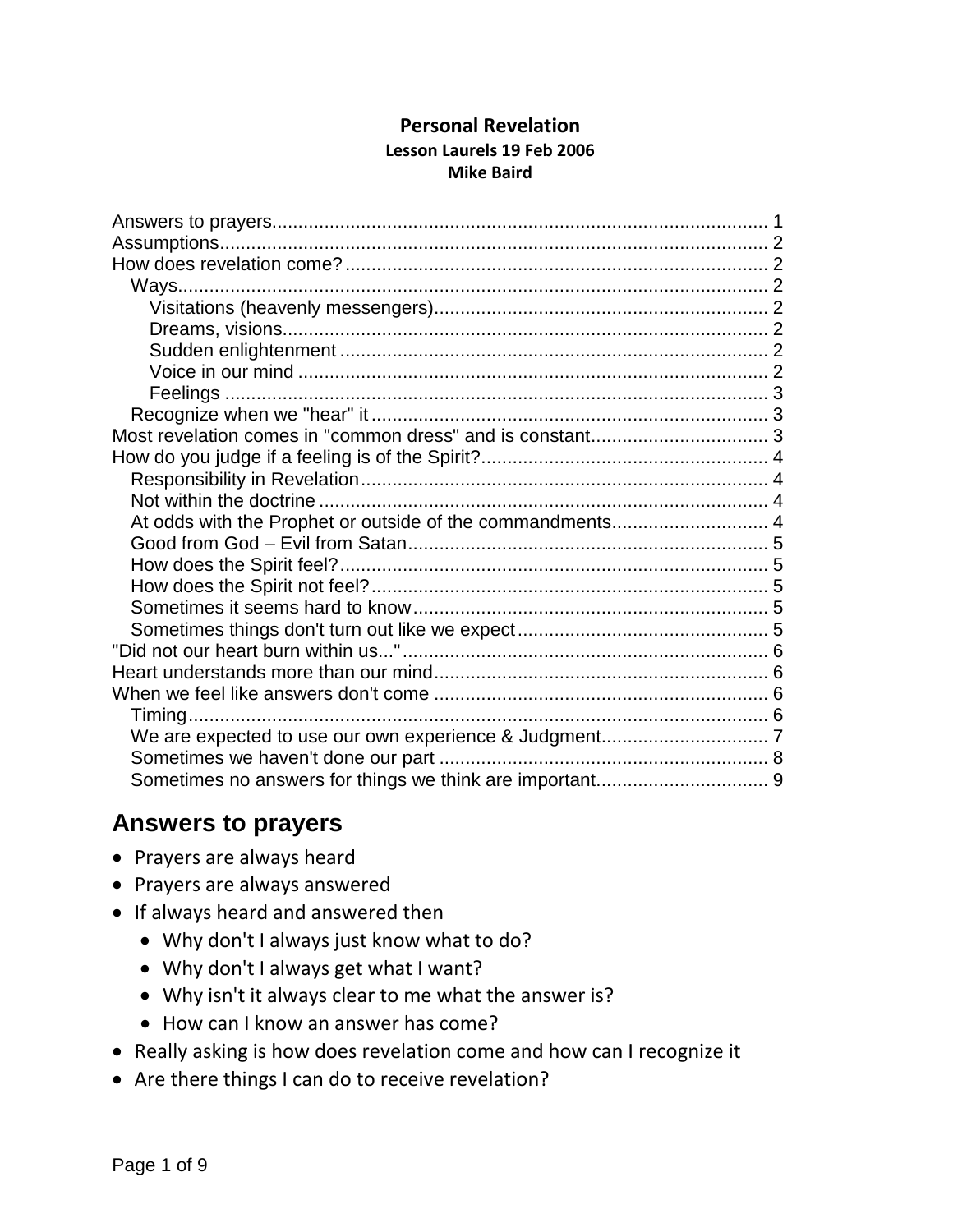# <span id="page-1-0"></span>**Assumptions**

- I'm going to assume two things:
	- Your prayers are sincere
	- You are praying with faith

## <span id="page-1-1"></span>**How does revelation come?**

## <span id="page-1-3"></span><span id="page-1-2"></span>*Ways*

### **Visitations (heavenly messengers)**

• Angels

#### <span id="page-1-4"></span>**Dreams, visions**

- Joseph interprets pharaoh's dreams
- Cornelius vision to go see Peter
- Lehi's vision of the tree of life

## <span id="page-1-5"></span>**Sudden enlightenment**

- Aha! moments
- Oliver Cowdery
	- D&C 6:14-15 "Behold thou hast inquired of me and I did enlighten thy mind"

## <span id="page-1-6"></span>**Voice in our mind**

- Experience after ward council
- Experience of sacrament meeting on Temples
- Enos 1:10

"And while I was thus struggling in the spirit, behold, the voice of the Lord came into my mind again"

• President Marion G Romney (speaking of Enos)

"This is a very common means of revelation. It comes into one's mind in words and sentences. With this medium of revelation I am personally well acquainted." (April 1964 Conference Report, pg 124)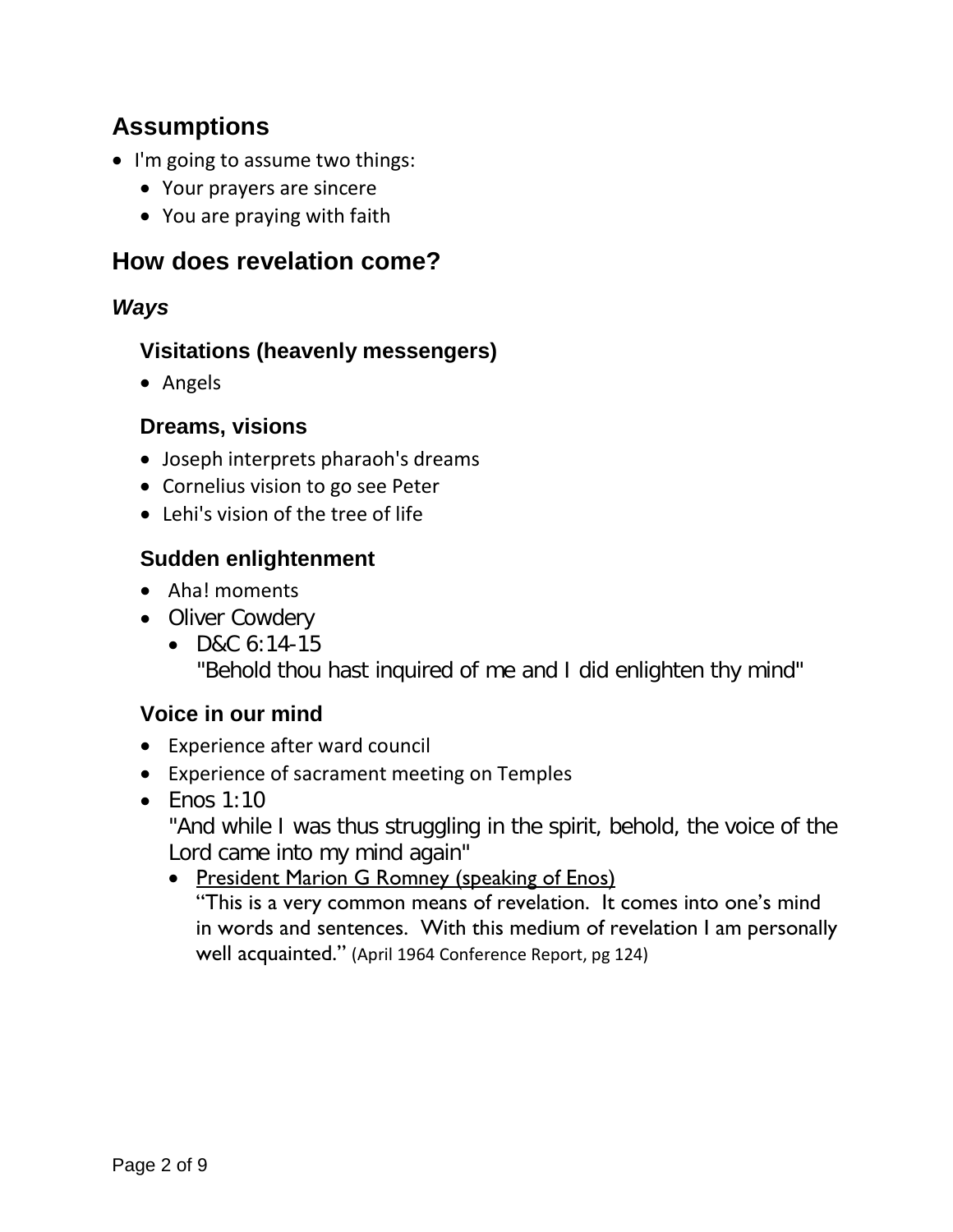## <span id="page-2-0"></span>**Feelings**

- This I would like to focus on
- Boyd K Packer

"We do not have the words (even the scriptures do not have words) which perfectly describe the Spirit. The scriptures usually use the word voice, which does not exactly fit. These delicate, refined spiritual communications are not seen with our eyes nor heard with our ears.… It is a voice that one feels more than one hears…." (A Watchman on the Tower , pg 279)

• 1 Nephi 17:45

"… he hath spoken unto you in a still small voice, but ye were past feeling, that ye could not feel his words"

### <span id="page-2-1"></span>*Recognize when we "hear" it*

- All revelation doesn't come directly to us
	- Sometimes it may be through someone else
	- Sometimes it is in the scriptures
	- Our responsibility is to recognize it when we "hear" it
		- Usually as a feeling
		- Usually not a "sign"

#### <span id="page-2-2"></span>**Most revelation comes in "common dress" and is constant**

• Boyd K Packer

"I have come to know that inspiration comes more as a feeling than as a sound." (A Watchman on the Tower , pg 279)

- President Spencer W Kimball "Some have no ear for spiritual messages…when they come in common dress…Expecting the spectacular, one may not be fully alerted to the *constant* flow of revealed communication **"**(Teachings of Spencer W Kimball, p. 457)
- My personal observation:
	- I have noticed that revelation is there if I but look
	- Feelings are the "common dress" method of revelation
	- President Dalton when I was made Bishop "trust your feelings"
	- We need to learn how to recognize revelation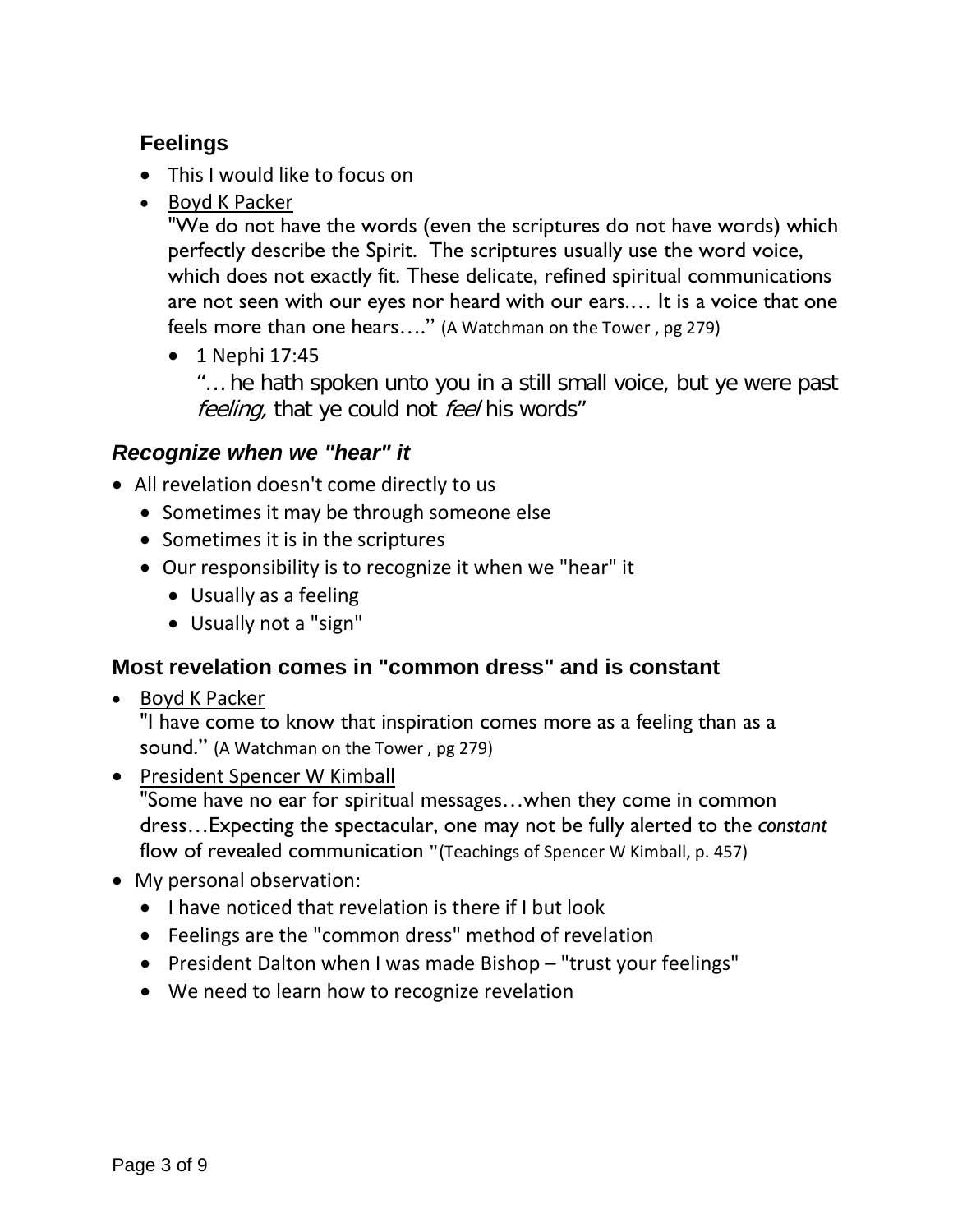# <span id="page-3-0"></span>**How do you judge if a feeling is of the Spirit?**

- 3 easy tests to eliminate if not from God
- "plain as dark and light" way to judge of from God or Satan
- Then there are harder situations
	- Choices between multiple "good"
	- Choices where there is no clear good or evil
	- Choices where we are expected to use our own judgment

#### <span id="page-3-1"></span>*Responsibility in Revelation*

- If outside of my circle of responsibility then it is clearly not revelation from God
	- D&C 42:11
	- You will not receive a revelation for my family
	- Bishop Baird will not receive revelation for the Murray Hill Ward

#### <span id="page-3-2"></span>*Not within the doctrine*

- If at odds with established church doctrine then it is not from God
	- Bishop Baird will not receive revelation to change one of the ten commandments

## <span id="page-3-3"></span>*At odds with the Prophet or outside of the commandments*

- If it is at odds with the guidance of the Prophet is not from God
	- Bishop Baird is not going to receive revelation that it is OK to have take illegal drugs
	- There are no "exception clauses" for teenagers
- If it is against a commandment of God then not from God
	- Bishop Baird is not going to receive revelation that I don't need to keep the Sabbath day holy
	- Rarely if ever will we be asked to step out of bounds
		- Nephi & Laban example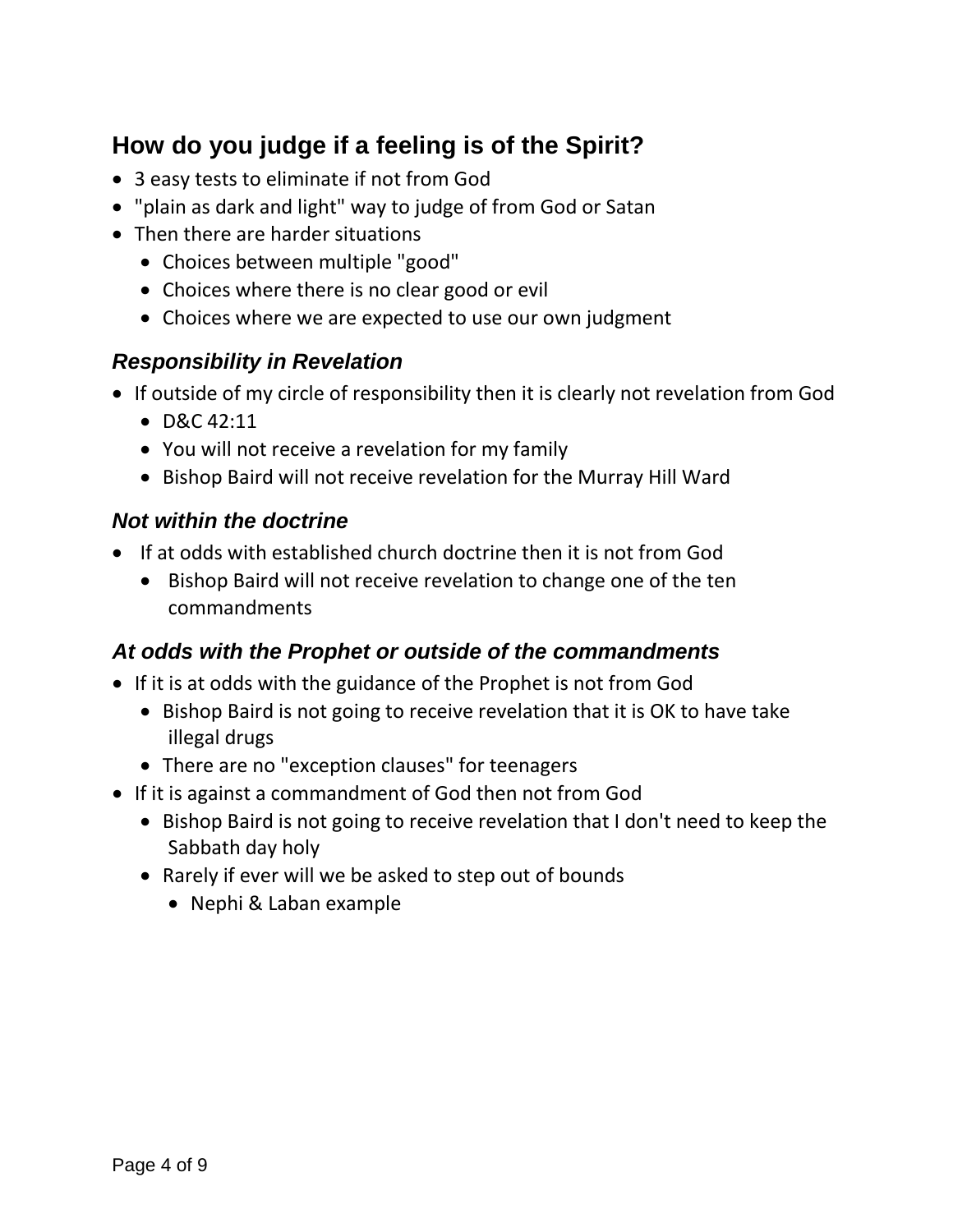### <span id="page-4-0"></span>*Good from God – Evil from Satan*

• Moroni 7:12-16

#### <span id="page-4-1"></span>*How does the Spirit feel?*

- Words to describe "right"
	- light
	- Centered
	- Settled (President Dalton)
	- Peace, calm
	- Harmony
	- Resonates with my spirit
		- Tuning fork & resonance

### <span id="page-4-2"></span>*How does the Spirit not feel?*

- Words to describe "wrong"
	- Dark
	- stirred up (what was Satan always doing to the Lamanites)
	- unsettled
	- anger, strife
	- sensual
	- Off key
	- Dissonance with my spirit

#### <span id="page-4-3"></span>*Sometimes it seems hard to know*

- How do I separate the natural feelings of anxiety from "stirred up"?
	- Example of letting someone go from work
	- "Trying on shoes test"

#### <span id="page-4-4"></span>*Sometimes things don't turn out like we expect*

- What about when I feel that I've followed the Spirit and things do not turn out the way I thought?
	- D&C 90:24

"Search diligently, pray always, and be believing, and all things shall work together for your good"

• Sometimes we begin to doubt ourselves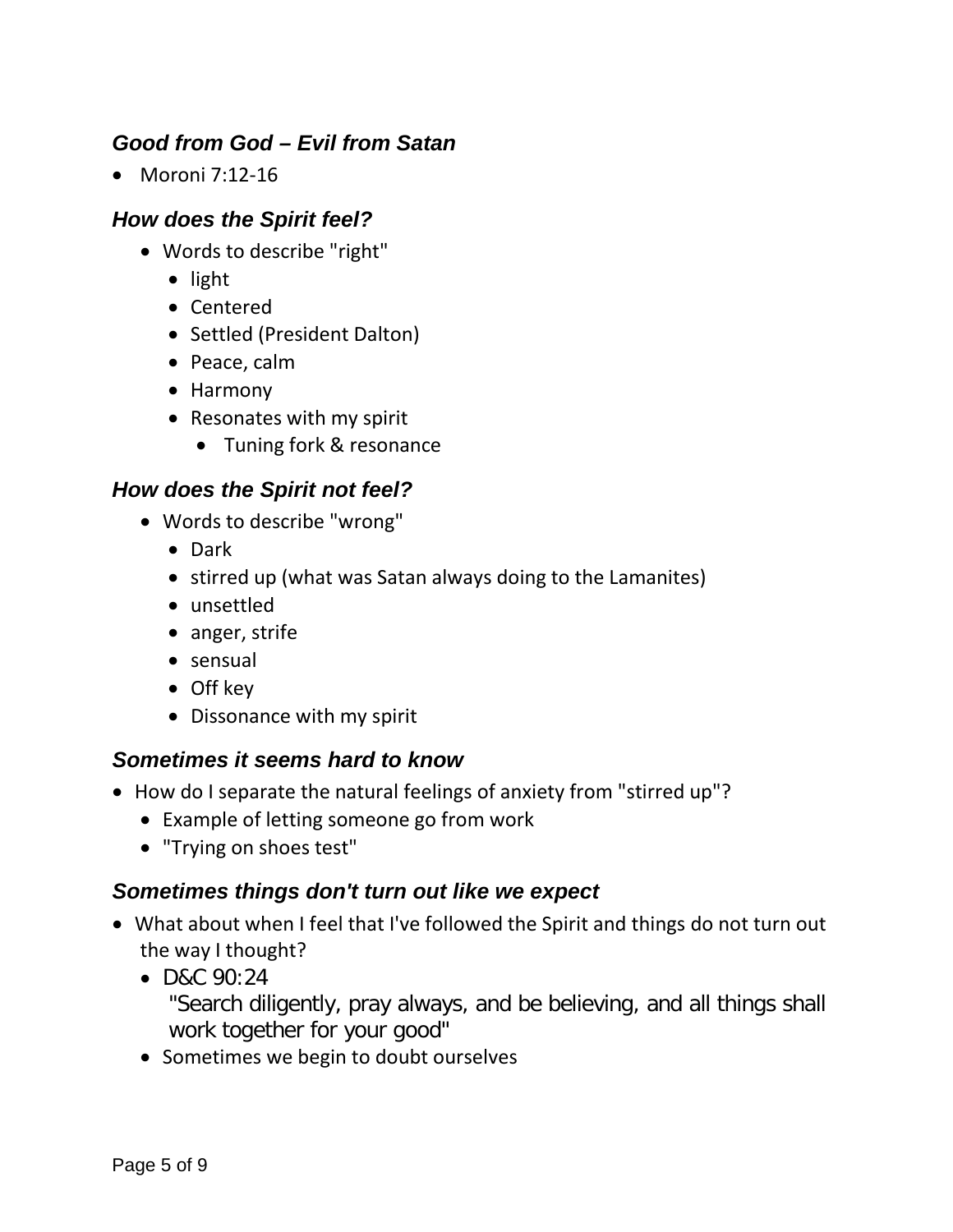- D&C  $6:22 23$ 
	- "... Did I knot speak peace to your mind concerning the matter?.."

# <span id="page-5-0"></span>**"Did not our heart burn within us..."**

 $\bullet$  Luke 24:32

"And they said one to another, *Did not our heart burn within us*, while he talked with us by the way, and while he opened to us the scriptures?"

- As Christ expounded the scriptures they were touched by the Holy Ghost
- Acts  $2:37$

"Now when they heard this, *they were pricked in their heart*, and said unto Peter and to the rest of the apostles, Men and brethren, what shall we do?"

- Their (non-members) hearts were touched by the Holy Ghost as they listened to an Apostle
- $\bullet$  Enos 1:3-4

"Behold, I went to hunt beasts in the forests; and the words which I had often heard my father speak concerning eternal life, and the joy of the saints, *sunk deep into my heart*.

And my soul hungered; and I kneeled down before my Maker, and I cried unto him in mighty prayer and supplication for mine own soul; and all the day long did I cry unto him; yea, and when the night came I did still raise my voice high that it reached the heavens."

• His (a "member") heart was touched by the Holy Ghost as he contemplated the words of his father (Jacob, a prophet)

# <span id="page-5-1"></span>**Heart understands more than our mind**

Harold B. Lee:

" When we understand more than we know with our minds, when we understand with our hearts, then we know that the Spirit of the Lord is working upon us. " (Harold B. Lee, Stand Ye in Holy Places, pg 92])

## <span id="page-5-2"></span>**When we feel like answers don't come**

## <span id="page-5-3"></span>*Timing*

• Boyd K Packer

" Remember the Lord reveals His will to us in His own due time. We should not put time constraints or demands on the Lord. I feel it would be unwise to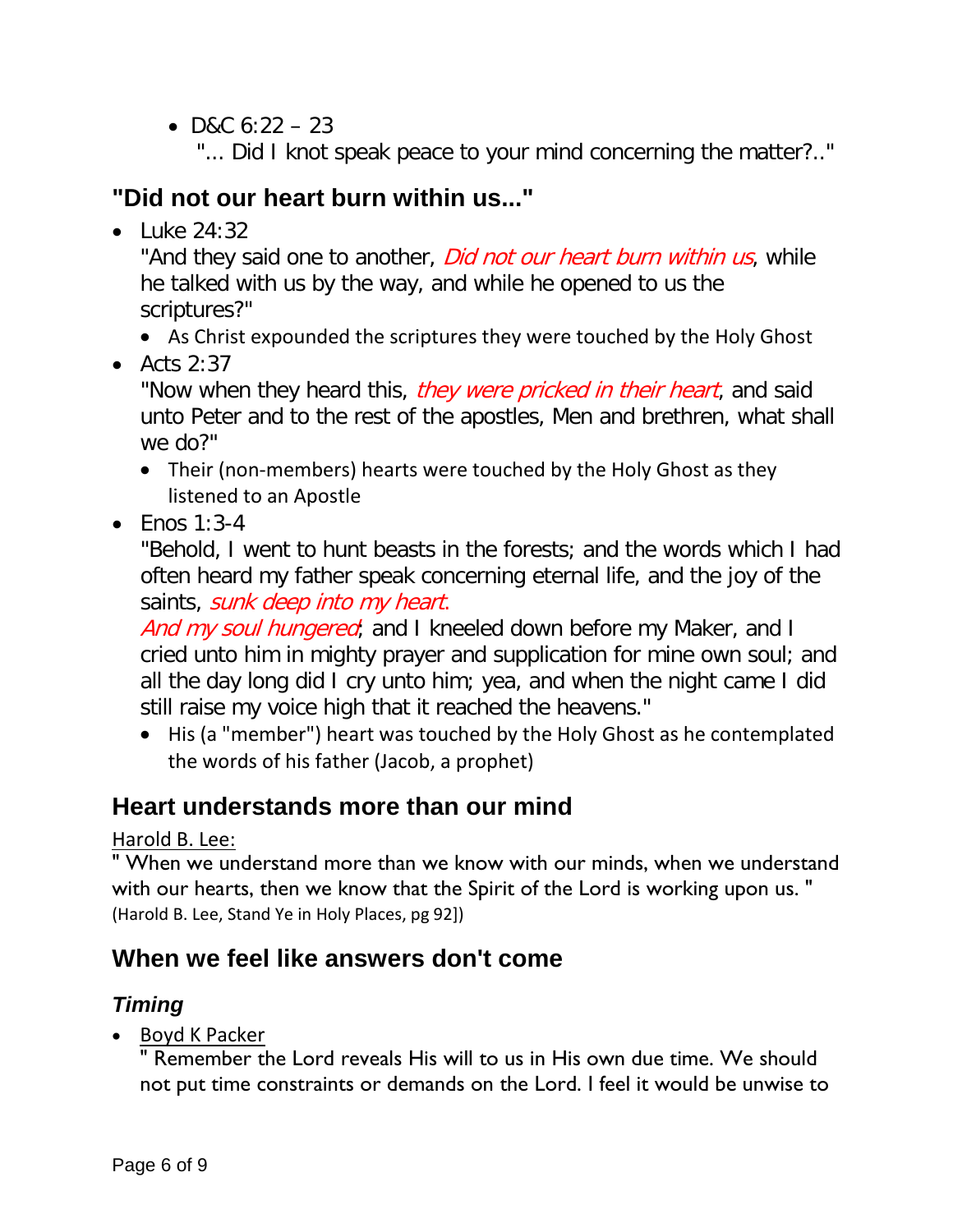tell the Lord "I need an answer by Thursday or I will assume the answer is no." "It is not wise to wrestle with the revelations with such insistence as to demand immediate answers or blessings to your liking. You cannot force spiritual things. You can no more force the Spirit to respond than you can force a bean to sprout, or an egg to hatch before it's time. You can create a climate to foster growth, nourish, and protect; but you cannot force or compel: you must await the growth.

Do not be impatient to gain great spiritual knowledge. Let it grow, help it grow, but do not force it or you will open the way to be misled." (Candle of the Lord, Taken from a talk given at a seminar for new mission presidents, June 25, 1982)

- My experience is that we need to trust and not force things and they will come
	- Many experiences as bishop when it seems like things need to be done now but they just don't seem to come together. Later at the right time everything falls into place.
- Alma 32 the seed

### <span id="page-6-0"></span>*We are expected to use our own experience & Judgment*

• Boyd K Packer

"We are expected to use the light and knowledge we already possess to work out our lives. We should not need a revelation to instruct us to be up and about our duty, for we have been told to do that already in the scriptures; nor should we expect revelation to replace the spiritual or temporal intelligence which we have already received—only to extend it. We must go about our life in an ordinary way, following the routines and rules and regulations that govern life." (Candle of the Lord, Taken from a talk given at a seminar for new mission presidents, June 25, 1982)

- Trivial matters Use our own experience & judgment
- Dallin H Oaks

" Similarly, the Spirit of the Lord is not likely to give us revelations on matters that are trivial. I once heard a young woman in testimony meeting praise the spirituality of her husband, indicating that he submitted every question to the Lord. She told how he accompanied her shopping and would not even choose between different brands of canned vegetables without making his selection a matter of prayer. That strikes me as improper. I believe the Lord expects us to use the intelligence and experience He has given us to make these kinds of choices." ("Revelation," New Era, Sept. 1982, 38)

- Many choices we know what to choose
- Our feelings will let us know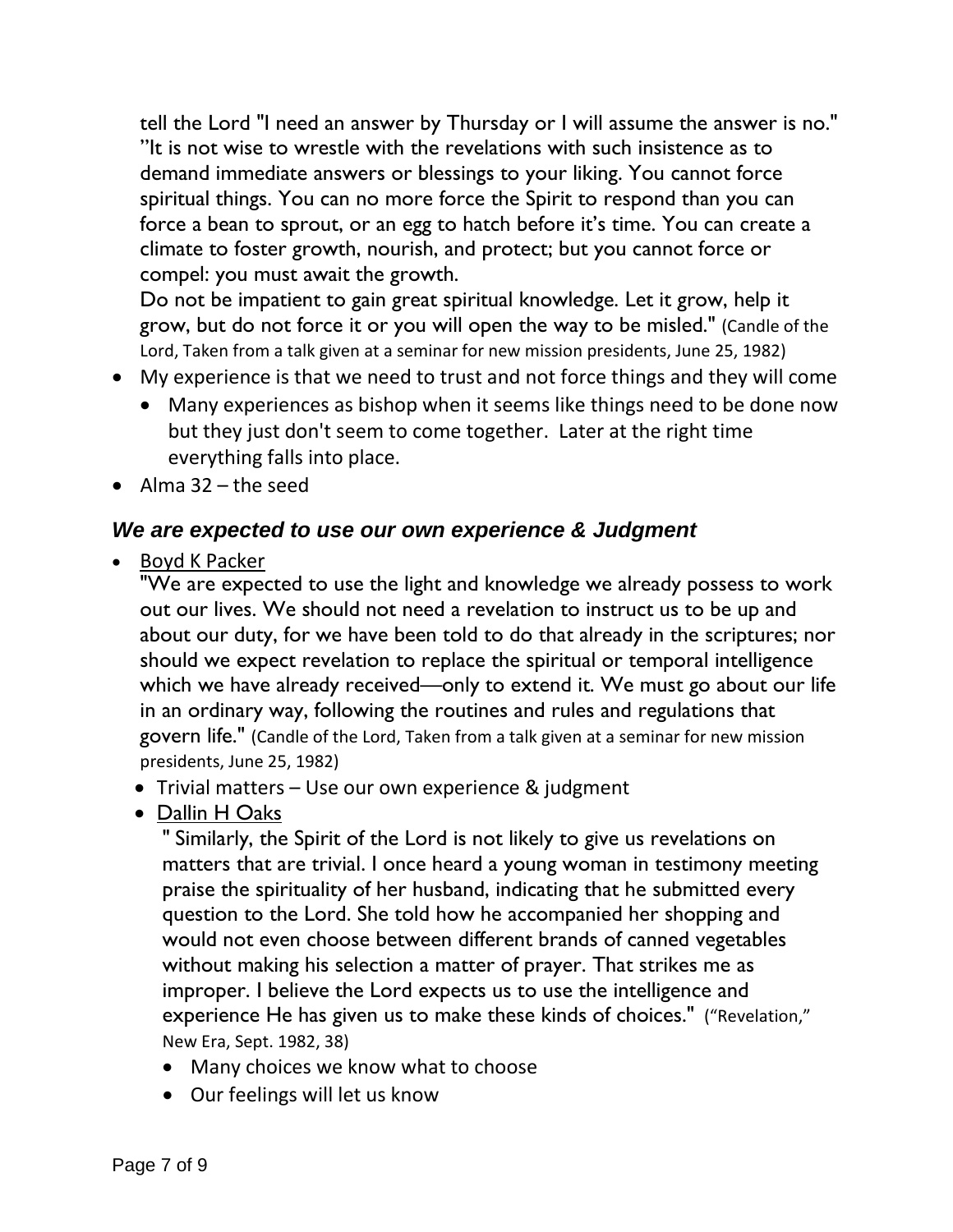- If it is important the Spirit will guide us
- We have the gift of the Holy Ghost
	- Our feelings will let us know
- Boyd K Packer

"We should go about our life in an ordinary, workaday way, following the routines and rules and regulations that govern life.… [These] are valuable protection. Should we stand in need of revealed instruction to alter our course, it will be waiting along the way as we arrive at the point of need." (A Watchman on the Tower , pg 279)

• Dallin HOaks

"If the choice is important for reasons unknown to us, such as the ... choice between two cans of vegetables when one contains a hidden poison, the Lord will intervene and give us guidance. Where a choice will make a real difference in our lives—obvious or not—and where we are living in tune with the Spirit and seeking its guidance, we can be sure that we will receive the guidance we need to attain our goal. The Lord will not leave us unassisted when a choice is important to our eternal welfare." ("Revelation," New Era, Sept. 1982, 38)

• Bruce R McConkie

" You go to work, and you use the agency and power and ability that God has given you. You use every faculty, you get all the judgment that you can centered on the problem, you make up your own mind, and then, to be sure that you don't err, you counsel with the Lord. You talk it over. You say, "This is what I think; what do you think?" And if you get the calm, sweet surety that comes only from the Holy Spirit, you know you've reached the right conclusion; but if there's anxiety and uncertainty in your heart, then you'd better start over, because the Lord's hand is not in it, and you're not getting the ratifying seal that, as a member of the Church who has the gift of the Holy Ghost, you are entitled to receive." (Agency or Inspiration?" *New Era,* Jan. 1975, 38)

## <span id="page-7-0"></span>*Sometimes we haven't done our part*

•  $D&C$  9:7-8

" Behold, you have not understood; you have supposed that I would give it unto you, when you took no thought save it was to ask me. But, behold, I say unto you, that you must study it out in your mind; then you must ask me if it be right, and if it is right I will cause that your bosom shall burn within you; therefore, you shall feel that it is right"